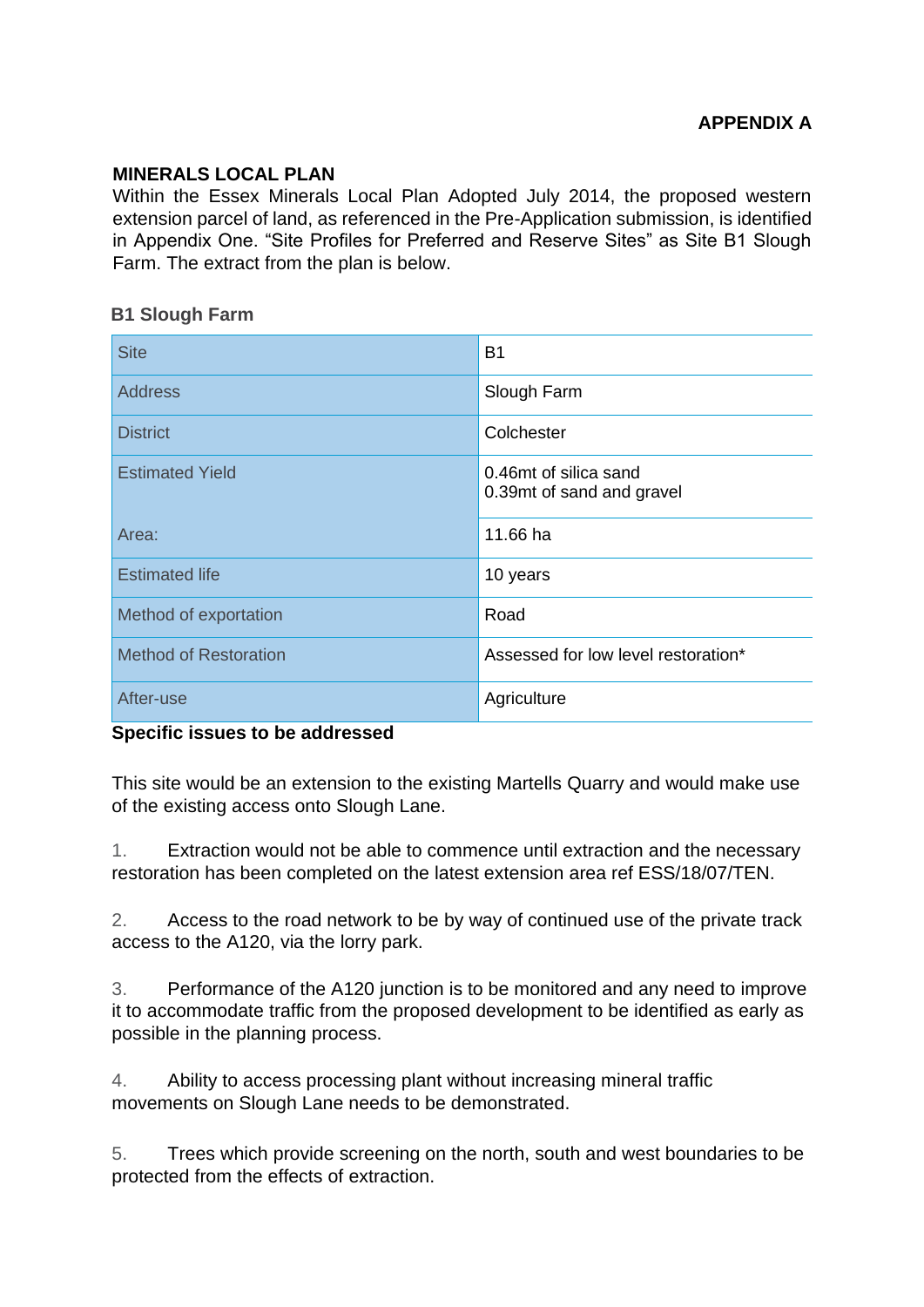6. There is evidence of, and potential for, protected and notable species on site. An ecological assessment based on appropriate survey work would be required with any application/EIA.

7. The site is nearby to a River and agricultural groundwater abstraction points. A hydrological survey and assessment would need to inform any application/ EIA.

8. Excavation is to commence at the northern end of the site in order to reduce impact on properties. There should also be an appropriate buffer and bunding/ screening for these properties.

9. Early consultation with English Heritage would be required to discuss the setting of the Scheduled Monument. There is evidence of archaeological deposits, which suggest multi period occupation. A historic environment assessment would be required with any application/ EIA.

10. \*Although the site promoter has promoted infilling using imported waste it is considered that this will need to be subject to policies in the Waste Plan and for this reason low level restoration is preferred.

11. Careful consideration must be given to the final low-level restoration contours to ensure the final landform blends with the surrounding topography and that restoration would be predominantly back to agricultural use given the site contains Grade 2 agricultural soils.



**B1 Slough Farm**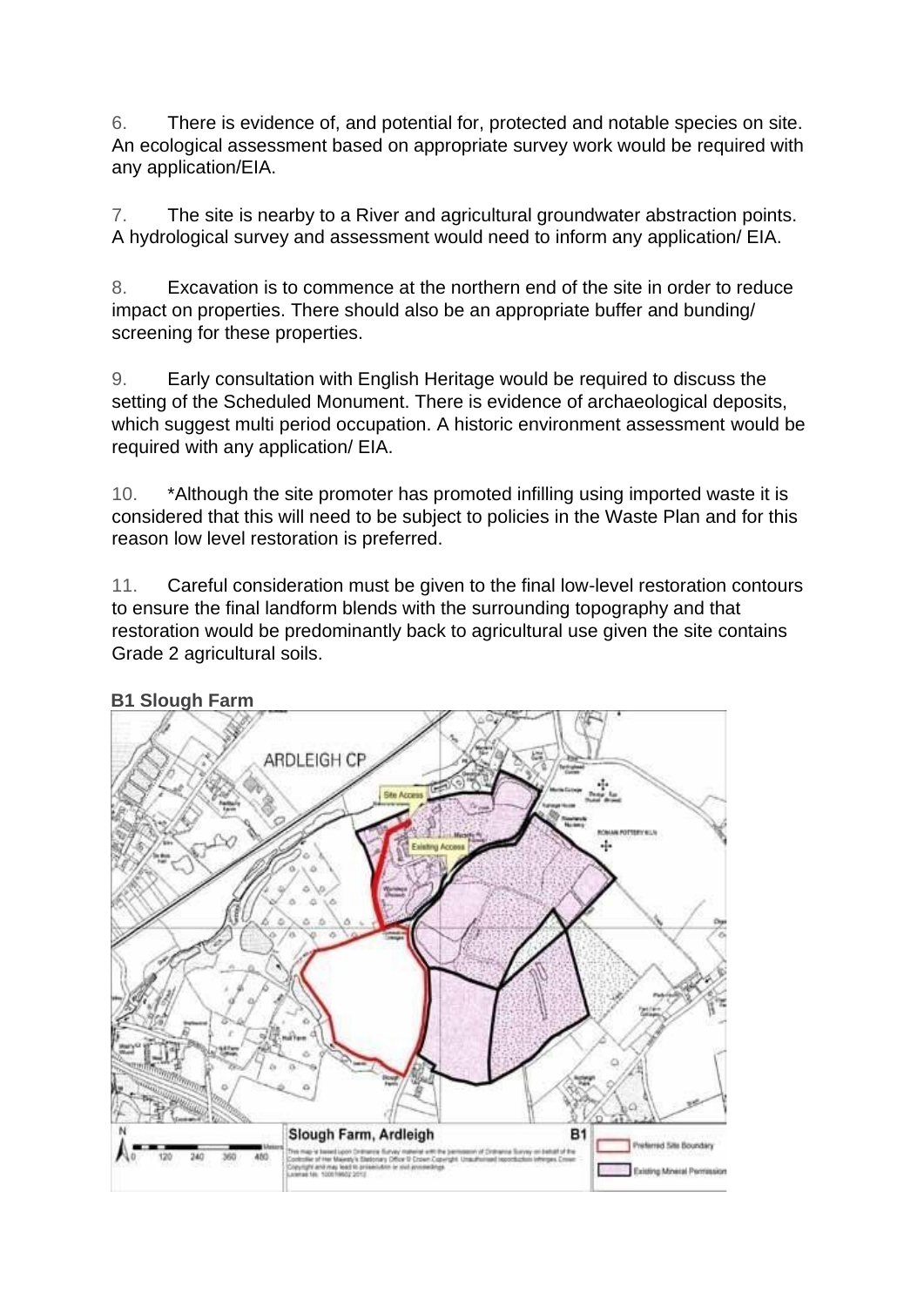## **WASTE LOCAL PLAN**

Within the Essex and Southend Waste Local Plan (adopted July 2017) the proposed western extension land parcel is identified in Appendix B "Allocated Sites; Development Principles" as Site L(n)1R Slough Farm. The extract from the plan is set out below:

| <b>District</b>                            | Tendring                                                                                               |
|--------------------------------------------|--------------------------------------------------------------------------------------------------------|
| Area                                       | 15.65 ha                                                                                               |
| <b>Indicative Facility</b><br><b>Scale</b> | 40,000tpa - Inert Waste Recycling<br>1,000,000m3 - Inert Landfill Capacity                             |
| <b>Mineral Activities</b>                  | Link to Waste and Relevant Planning history as it is allocated for mineral extraction in tl<br>MLP(B1) |
| <b>Site Allocation</b><br>For              | Inert Waste Recycling                                                                                  |
|                                            | Inert landfill Capacity                                                                                |
|                                            |                                                                                                        |
| <b>Access</b>                              | Road using Slough Lane                                                                                 |
| <b>Estimated Availability</b>              | 5-10 years                                                                                             |
| Life                                       | 19 years                                                                                               |

This site would be an extension to the existing waste/mineral site at Martells Quarry. The following specific issues and opportunities are to be addressed:

- Access to the road network to be by way of continued use of the private track access to the A120, via the lorry park.
- Performance of the A120 junction is to be monitored and any need to improve it to accommodate traffic from the proposed development to be identified as early as possible in the planning process.